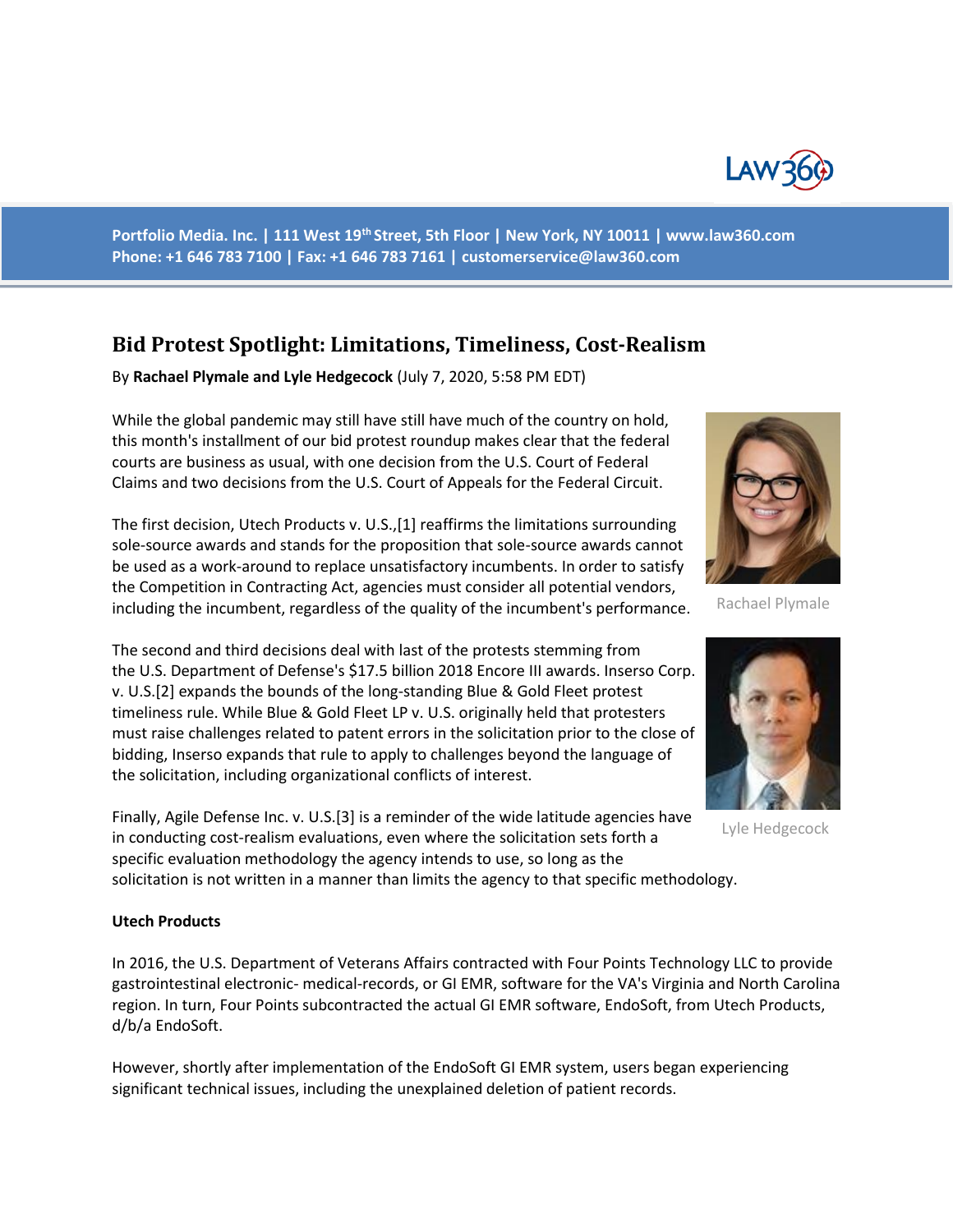Following several reports of software glitches, the VA decided not to continue with EndoSoft and opted not to exercise additional option years on the Four Points contract.

In an effort to find a viable replacement for EndoSoft, the VA conducted market research and determined that there was only one other suitable GI EMR vendor. The VA's conclusion was based largely on concerns regarding potential vendors' ability to extract data from the legacy EndoWorks system.

The VA found that of 179 potential GI EMR vendors, only two were authorized to use the proprietary data export tool necessary to extract patient data from the legacy system. Of those two vendors, the VA found that one was more focused on clinical settings, as opposed to the VA's nonclinical needs, leaving only one viable vendor, ProVation Medical Inc.

In August 2019, the VA issued a justification and approval for the sole-source award to ProVation, citing its data mitigation concerns and issues with EndoSoft's performance on the incumbent contract. In response, EndoSoft sent the VA an email questioning the justification and approval on the grounds that it also had a suitable data migration tool.

Nevertheless, the VA proceeded with the sole-source award, and EndoSoft brought this protest to the Court of Federal Claims alleging that the VA's justification and approval for its sole-source award to ProVation was arbitrary and capricious, and in violation of the Competition in Contracting Act.

After briefing and a hearing on the merits, the court agreed with EndoSoft, holding that the VA's justification and approval was arbitrary. Specifically, the court found that the animating force driving the VA's sole-source award was not a finding of only one viable source, but instead the VA's preference for ProVation over EndoSoft.

The court pointed to the fact that the VA's market research report was premised on EndoSoft's poor performance and consisted almost entirely of a comparison between ProVation and EndoSoft. The court concluded:

The determination that a new contractor could perform better the same functions an incumbent contractor currently performs is insufficient, even if true, to justify a sole-source award.

The court also found that the VA's stated basis for the justification and approval — that only ProVation could use the required data extraction tool — was also flawed because, as EndoSoft pointed out in its email to the VA, EndoSoft was already migrating this data as the incumbent, undermining the VA's claim that only ProVation could migrate the data.

Not only did the court take issue with the VA's failure to examine whether it would be difficult for other vendors to obtain a license to use the required data extraction tool, but it also pointed out that even with the data migration tool, ProVation had no means to actually incorporate the legacy EndoSoft data into its own software, creating a gap in patient records that would require manual data entry.

Finally, in a classic twist worthy of a black-and-white courtroom drama, after briefing, the government revealed that it had learned a third company had access to the data extraction tool.

During a hearing on the merits, the contracting officer argued that because the third company did not have a stand-alone medical records system, it would not be a prospective offeror. The court disagreed, however, because access to the tool, not capability to field a stand-alone system, was the minimum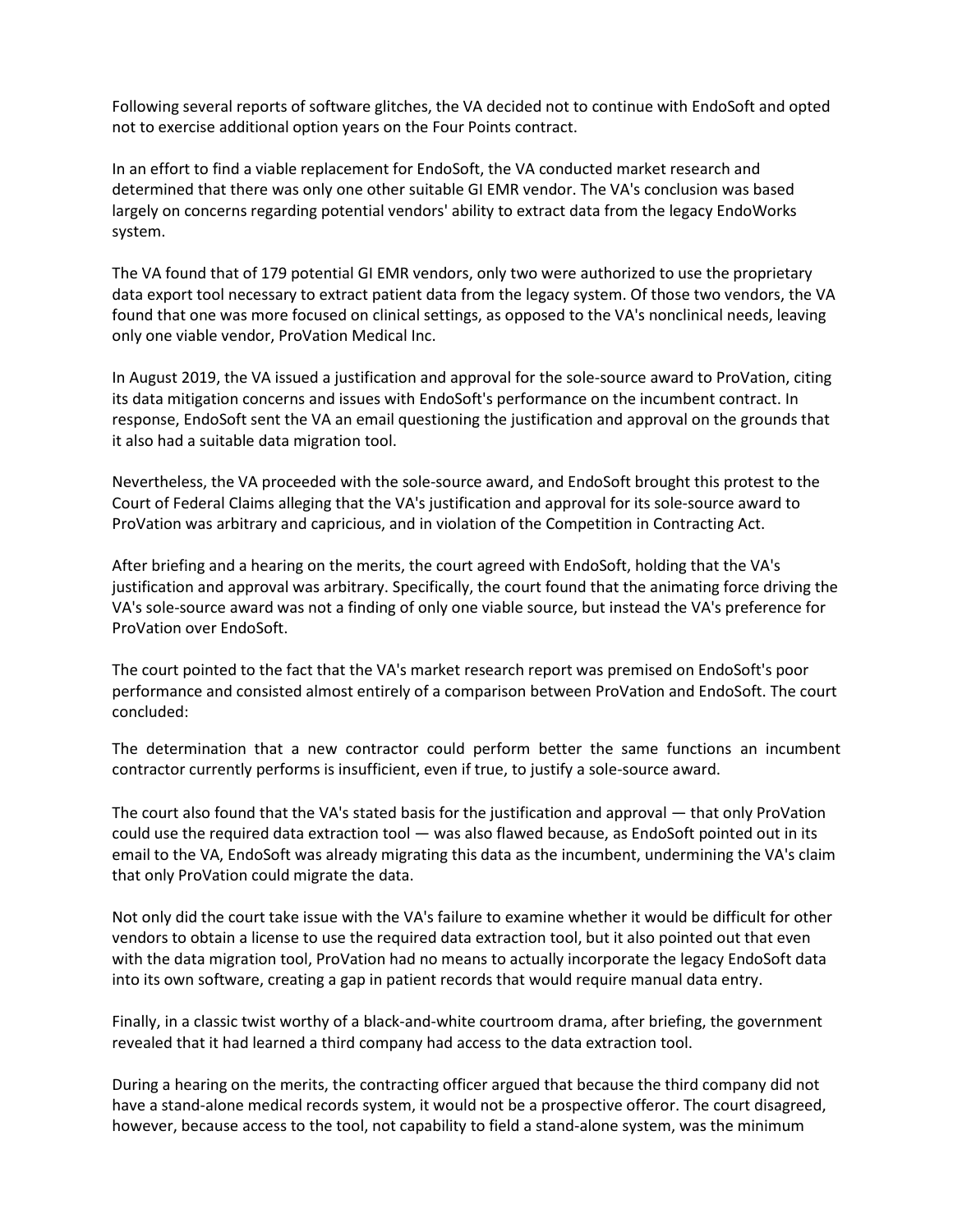#### agency need.

# *Takeaway*

Utech serves as a reminder to all that preference for a specific vendor, even where that preference is justified, is not an adequate basis on which to forego competitive procurement procedures. While EndoSoft's performance on the incumbent contract surely would have eliminated it from a competitive follow-on procurement, agencies cannot use the Competition in Contract Act's sole-source exception[4] to avoid having to actually conduct that follow-on competition.

Further, although not relevant to the merits of the case, EndoSoft originally filed its protest at the U.S. Government Accountability Office, but its protest was dismissed because EndoSoft failed to file its comments on the agency report by the due date, rendering its protest grounds abandoned.

This serves as a useful reminder to all protesters at the GAO that due dates are strictly observed. Although the GAO may alter its filing deadlines if a party provides adequate notice and shows good cause, it will not hesitate to dismiss a protest if the protester fails to file its comment on time. Litigants at the GAO should scrupulously track and observe deadlines for all filings.

#### **Inserso**

In March 2016, the Defense Information System Agency, or DISA, issued the Encore III solicitation to award several indefinite delivery, indefinite quantity contracts under which offerors would provide information technology service through fixed-price or cost-reimbursable task orders.

The solicitation divided the competition into two tiers: one for full and open competition, and the other set aside for small businesses. DISA planned to award 20 contracts in each tier.

The solicitation provided that small businesses could compete in both competitions, and participate in joint ventures or partnerships, but could ultimately receive only one award. Although Inserso competed only in the small business tier, other small businesses competed in both tiers.

Initial proposals in both tiers were due in October 2016. However, the timing of the two competitions diverged significantly shortly thereafter.

In the full and open tier, DISA notified successful and unsuccessful bidders in early November 2016 and completed the debriefing process less than a week later. In the small business tier, DISA conducted extensive discussions and did not request final proposal revisions until April 2018.

Bidders were notified of awards in September 2018, and debriefings followed.

After evaluation, Inserso was ranked 23rd and thus did not receive one of the 20 set aside awards. In its debriefing, Inserso received the total evaluated price for the 20 successful offerors, as well as previously undisclosed information regarding how DISA evaluated proposal costs. Inserso noted that several awardees in the small business tier had competed previously in the full and open competition.

Inserso asked DISA whether those entities received debriefings with similar detail following the full and open competition in November 2016. DISA acknowledged that all unsuccessful bidders in both competitions received similarly detailed cost information in their debriefings.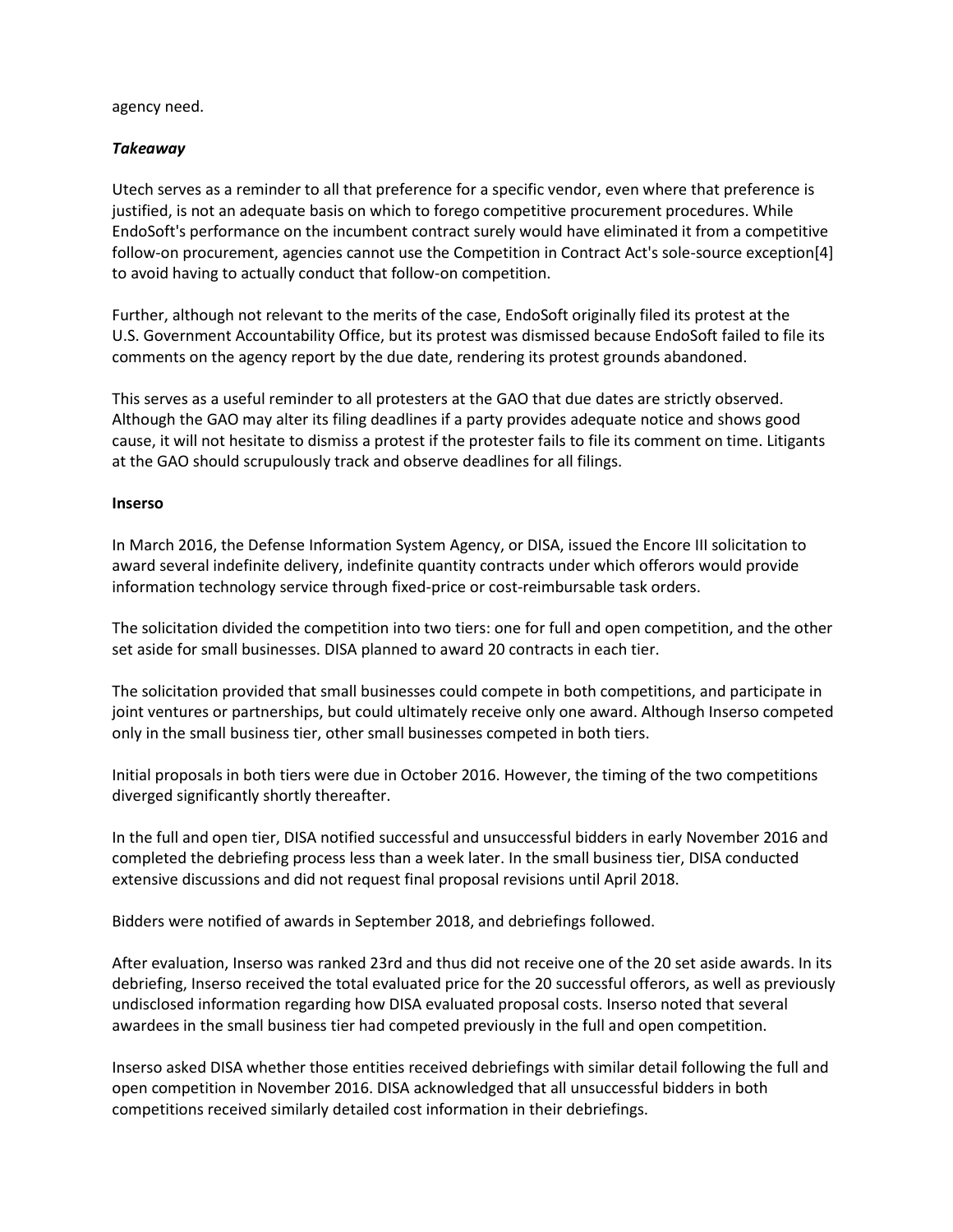Based on this information, Inserso filed a protest at the Court of Federal Claims, alleging that the debriefing given to small businesses in the full and open tier provided those entities with an unfair competitive advantage denied to small businesses that only competed in the set aside tier. Inserso argued that this created an organizational conflict of interest, or OCI, and violated regulations prohibiting disparate treatment of bidders.

The court ultimately denied Inserso's protest, finding that Inserso was not prejudiced by the release of information. Inserso then appealed to the Federal Circuit.

Instead of reviewing the Court of Federal Claims' ruling on lack of prejudice, the Federal Circuit found alternative grounds on which to deny Inserso's protest. The majority held that pursuant to the Blue & Gold Fleet rule, Inserso's claim was time barred.

Blue & Gold Fleet established that where a party has the opportunity to object to any patent error in the solicitation and fails to do so prior to the close of bidding, it waives its ability to raise that objection in a subsequent protest.

Here, the majority argued that it was apparent from the solicitation that this type of information would be released in debriefings for each tier, and, as such, Inserso waived its right to protest. As Inserso had the opportunity to raise its concerns about the impact of the full and open competition debriefings from November 2016 prior to the close of bids for the set aside competition in April 2018, it was required to do so then and waived its right to raise the issue post-award.

According to the majority, Inserso should have known that unsuccessful offerors in the full and open tier would have received debriefing information, including the total evaluated prices, because this information is required by Federal Acquisition Regulation 15.503. The court ruled that such knowledge should have been known, because "a defect is patent if it could have been discovered by reasonable and customary care," and offerors in a government solicitation are charged with knowledge of the law.

While the FAR did not require disclosure of the evaluation methodology, the Federal Circuit found that Inserso should have known that the disclosure would likely be included in the debriefing, because a summary of the rationale for award, among other factors, is required by FAR 15.506.

The majority was unpersuaded by Inserso's argument that it should not be charged with knowledge of the full and open debriefings because the GAO publicly dismissed a post-award protest of that competition in February of 2018, prior to the April 2018 closing of bids in the set-aside tier.

This case is also unique for its dissent, which offers a fascinating critique of the Blue & Gold Fleet rule itself, as well as its application in Inserso. The dissent points out the very naming of the Blue & Gold Fleet rule as a "wavier" is incorrect, as a waiver is an equitable defense, which requires that a defendant show that a plaintiff intentionally relinquished a right.

The dissent goes on to point out that, as a judicially created doctrine, the Blue and Gold Fleet rule operates as a time bar to claims that would otherwise be timely according to statute, specifically Title 28 of the U.S. Code, Section 2501. That statute provides a six-year statute of limitations for every claim for which the Court of Federal Claims has jurisdiction.

As such, the rule creates additional limitations on when disputes may be brought despite clear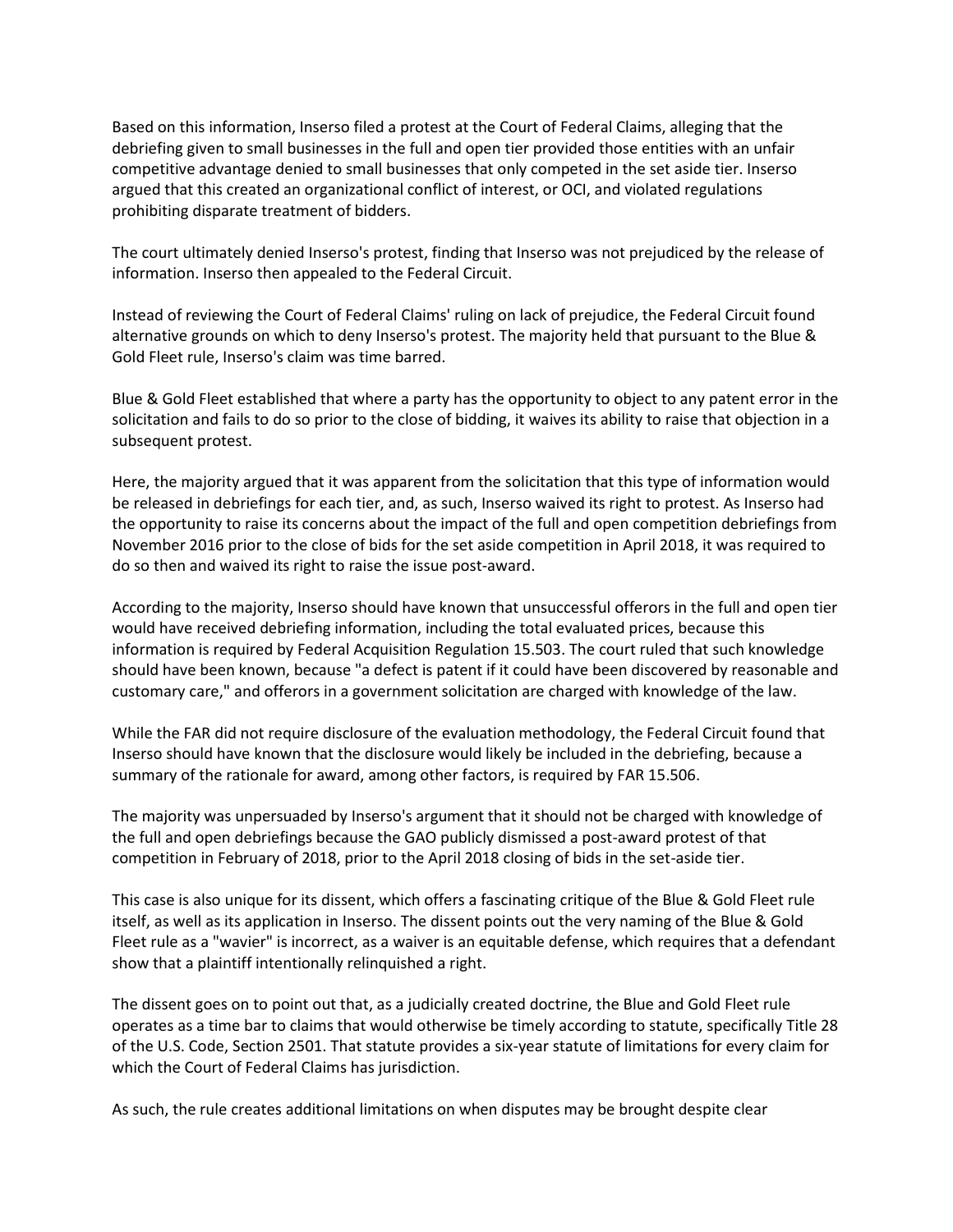legislative intent. Citing the recent U.S. Supreme Court case of SCA Hygiene Products AB v. First Quality Baby Products LLC,[5] the dissent argues that the "courts are not at liberty to jettison Congress' judgment on the timeliness of suit;" and doing so narrows the statute of limitations in a way the legislature did not contemplate.

Further, the dissent argues that the Blue & Gold Fleet time bar applies to patent errors, but Inserso's claim could not have been a patent error because it arose from government conduct that occurred well after the release of the solicitations. There was nothing on the face of the solicitation indicating that the timelines of the two competitions would diverge so drastically.

The dissent also asserts that small businesses could face burdens by being charged with actively investigating and preemptively challenging conflicts of interest.

# *Takeaways*

The Inserso case is consistent with prior decisions at the Court of Federal Claims and GAO decisions that have similarly barred untimely OCI claims that were known to protesters prior to award.[6] With the Federal Circuit's ratification of this rule, protesters of any size must be vigilant about addressing OCI concerns pre-award.

Under Inserso, this includes understanding the terms of the solicitation, procurement law and seemingly any relevant public information that might provide the basis of any potential protest grounds, such as the status of related bid protests or other public announcements.

#### **Agile Defense**

DISA's Encore III procurement made a second appearance this month at the Federal Circuit in Agile Defense, which addressed DISA's cost realism analysis.

The Encore III solicitation required bidders to provide supporting cost information for their labor rates, from which DISA would perform a cost realism analysis in accordance with FAR 15.404-1(d). The solicitation provided that to facilitate the cost realism analysis, DISA would calculate an average for each labor rate using the rates provided by all offerors in each tier.

When DISA reviewed individual proposals, if an offeror's labor rate was more than one standard deviation below the calculated average rate, it would review supporting documentation for the rate. If the documentation did not provide justification for that rate or the justification was inadequate, the rate would be adjusted to equal the calculated average rate, but if the documentation supported the realism of that rate, it would not be adjusted.

While reviewing Agile's proposal, DISA determined that many of its proposed labor rates were more than one standard deviation below the calculated average rate, and that those rates included workers that did not meet minimum education and experience requirements in the solicitation.

Due to concerns that Agile's overall pricing methodology might be defective, DISA expanded its review to Agile's labor rates that were within one standard deviation. DISA sent an evaluation notice of these findings to Agile, and Agile provided a revised proposal with increased labor rates. However, despite Agile's revisions, its final evaluated price was too high relative to other offerors, and it was not selected for award.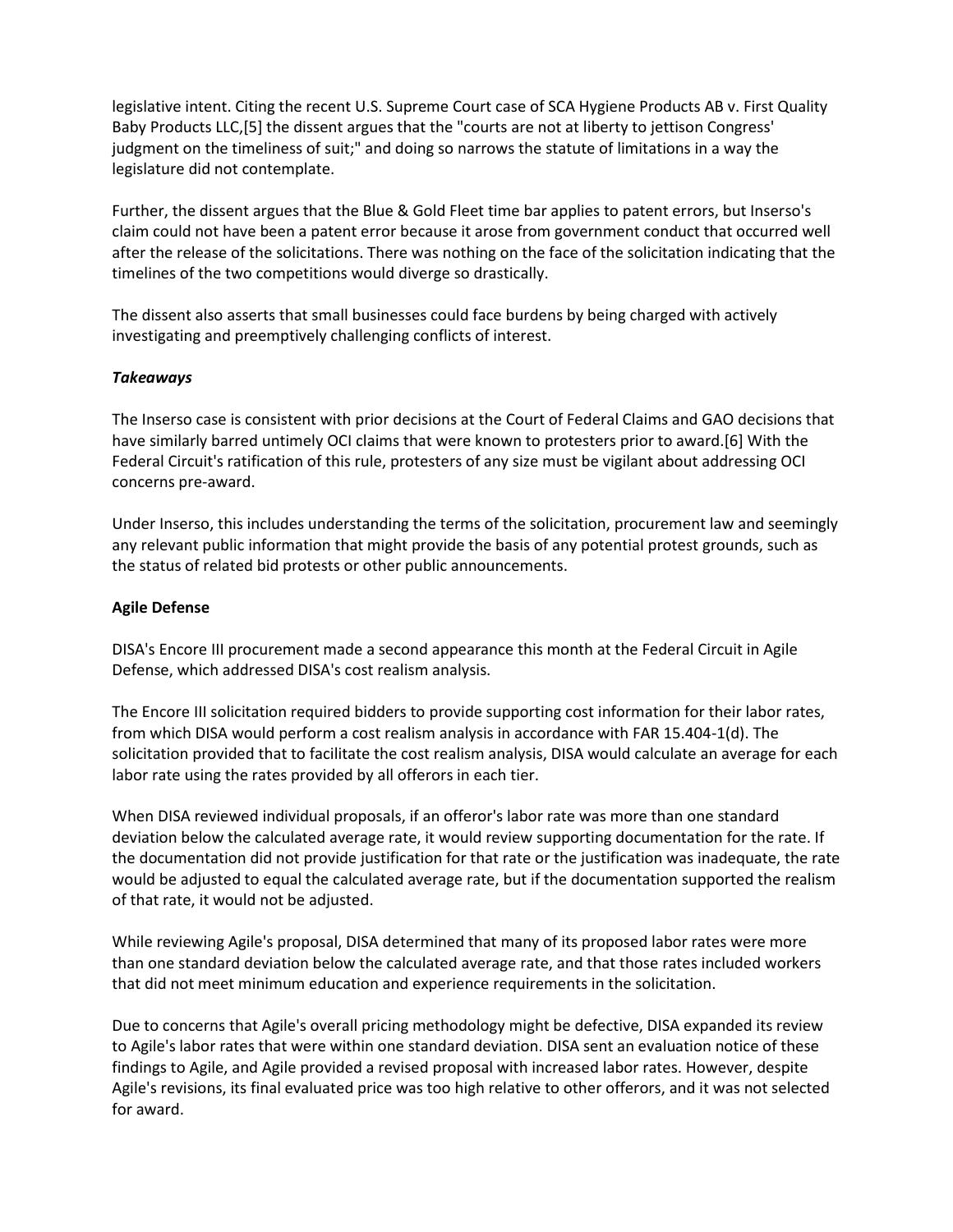Agile protested at the Court of Federal Claims, arguing that based on the terms of the solicitation, DISA should not have analyzed any of its rates that were not one standard deviation below the calculated average rate. The court found that while the solicitation required DISA to evaluate rates that fell below the one standard deviation bar, it did not restrict DISA from looking at rates within one standard deviation of the average.

Agile then appealed to the Federal Circuit, arguing that DISA's evaluation of rates within one standard deviation violated the solicitation's terms because the solicitation required analysis only of belowdeviation rates.

The court rejected Agile's reasoning, pointing out that the solicitation required DISA to determine whether the labor rates were complete, reasonable and realistic "using one or more techniques defined in FAR 15.404."

The court found that nothing in the solicitation prohibited DISA from evaluating labor rates that were within one standard deviation of the calculated average; in other words, a requirement to review belowdeviation rates did not operate as a prohibition to reviewing within-deviation rates. Such a reading, the court held, would unduly restrict contracting officers' discretion and hinder agencies from determining whether cost elements were realistic.

#### *Takeaways*

Offerors should carefully review the cost-realism terms in a solicitation to ensure their proposal is compliant with any evaluation methodology set forth in the solicitation. However, Agile confirms that agencies have significant discretion in conducting realism reviews.

While a proposal must be evaluated according any cost-realism methodologies set forth in the solicitation, it may not follow, as was the case in Agile, that an agency cannot utilize additional methodologies to further scrutinize cost realism, especially where the solicitation language does not limit the evaluation.

Offerors should pay attention to solicitations that include sweeping statements about conducting costrealism evaluations "using one or more techniques defined in the FAR," even if a specific evaluation methodology is also provided.

*Rachael K. Plymale and Lyle F. Hedgecock are associates at Morrison & Foerster LLP.*

*The opinions expressed are those of the author(s) and do not necessarily reflect the views of the firm, its clients, or Portfolio Media Inc., or any of its or their respective affiliates. This article is for general information purposes and is not intended to be and should not be taken as legal advice.*

[1] Utech Products v. U.S., No. 20-315C, 2020 WL 3046110 (Fed. Cl. May 28, 2020).

[2] Inserso Corp. v. U.S., No. 2019-1933, 2020 WL 3163623 (Fed. Cir. June 15, 2020).

[3] Agile Defense Inc. v. U.S., 959 F.3d 1379 (Fed. Cir. 2020).